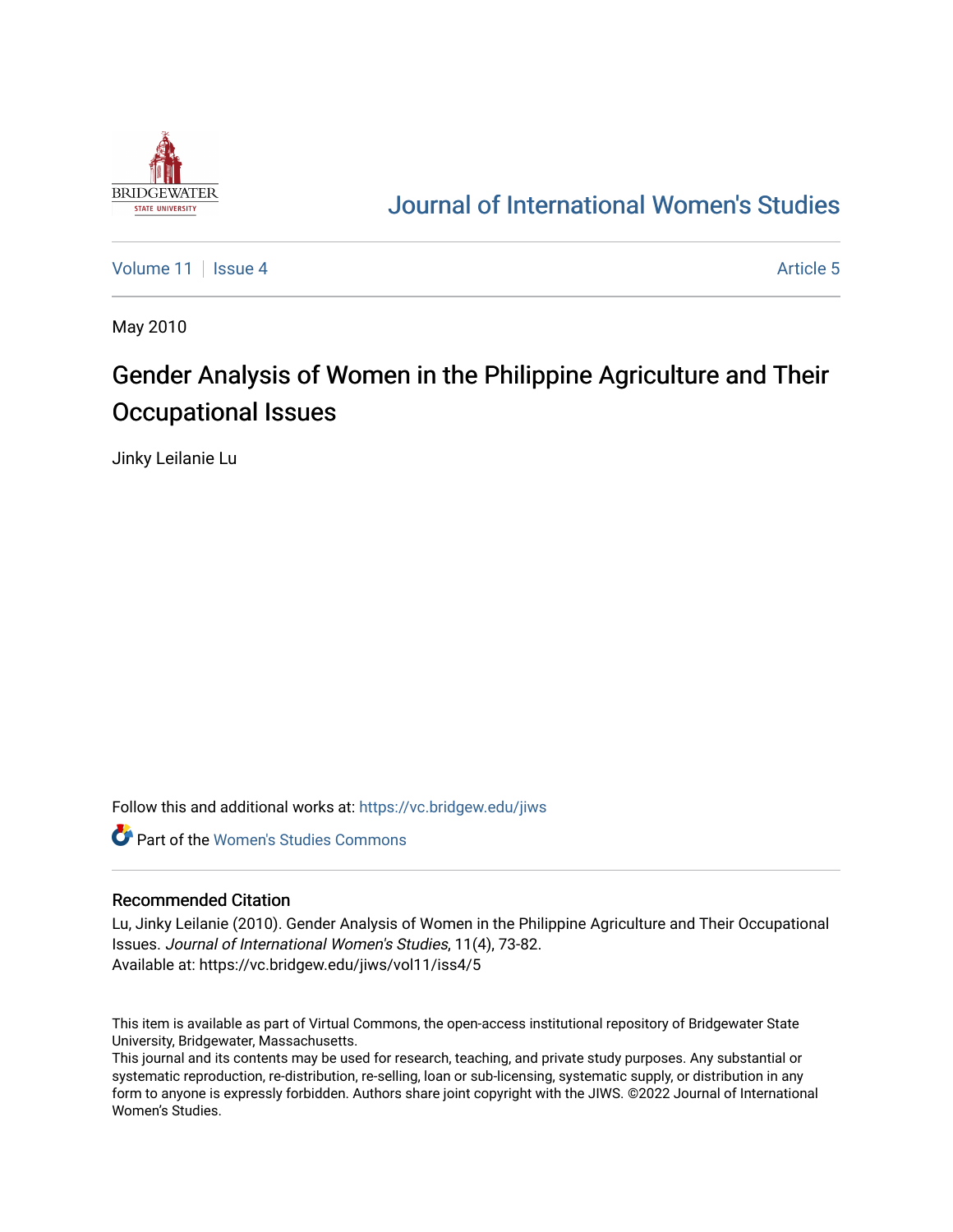## **Gender Analysis of Women in the Philippine Agriculture and Their Occupational Issues**

## By Jinky Leilanie Lu<sup>[1](#page-1-0)</sup>

#### **Abstract**

 Feminist research shows how gender, in interaction with other socioeconomic differentiation theories on class and ethnicity, influences agrarian transition, health patterns, and economic development. In the highland community where this study was conducted, women play a very important role in the production of vegetables and crops. At the same time, there are hazards facing these women predisposing them to certain occupational health issues. As such, this research study aimed to look into occupational issues of women, as well as certain cultural, political, socio- economic perceptions and attributes that affect women's occupational issues. 251 women farmers from identified communities using cluster sampling were included in this study for the survey questionnaire.. The data collection tools were structured personal interview, key informant interview, and secondary data gathering. 59% of the women said that farming was family-based. 28.3% had children under 18 years old involved in farming. The most commonly used pesticide was manzeb, a carbamate, for a duration of 20 years. 59.4% reported that sickness was perceived to be due to occupational exposure to pesticides during application in the field. In the FGDs cultural, political, and socio-economic factors that affect their occupational and health issues were looked into. This study aimed to target women in agriculture and their occupational issues to influence local and national policies concerning them.

*Keywords*: gender analysis in agriculture, women farmers, feminization of agriculture, pesticide exposure, socio-political factors in gender differentiation, Philippino women

#### **Introduction**

 $\overline{a}$ 

 The study was conducted in Benguet which is located in northern Philippines, and has the highest altitude for a landbased population. The area is considered as the "salad bowl of the Philippines" because of its high commercial production of vegetables. Farming in Benguet is family-based, and many women are engaged in farming (FPA, 2001). This study dealt with women farmers who have grown up in the area, and whose farms were previously owned by their parents or grandparents.

 Aside from socioeconomic and cultural factors in the agricultural sector that disadvantage women compared to men, there are also physical factors that predispose the former to greater health and safety risks. The reproductive function of women is affected by farming activities and by chemicals used. Differences in size and stature, as well as relative low oxygen uptake may also predispose women to certain injuries and illnesses (McCoy, et.al., 2002).

Journal of International Women's Studies Vol. 11 #4 May 2010 73

<span id="page-1-0"></span>**<sup>1</sup>** Research Professor 1, National Institutes of Health, University of the Philippines Manila Manila, Philippines, jinky lu@yahoo.com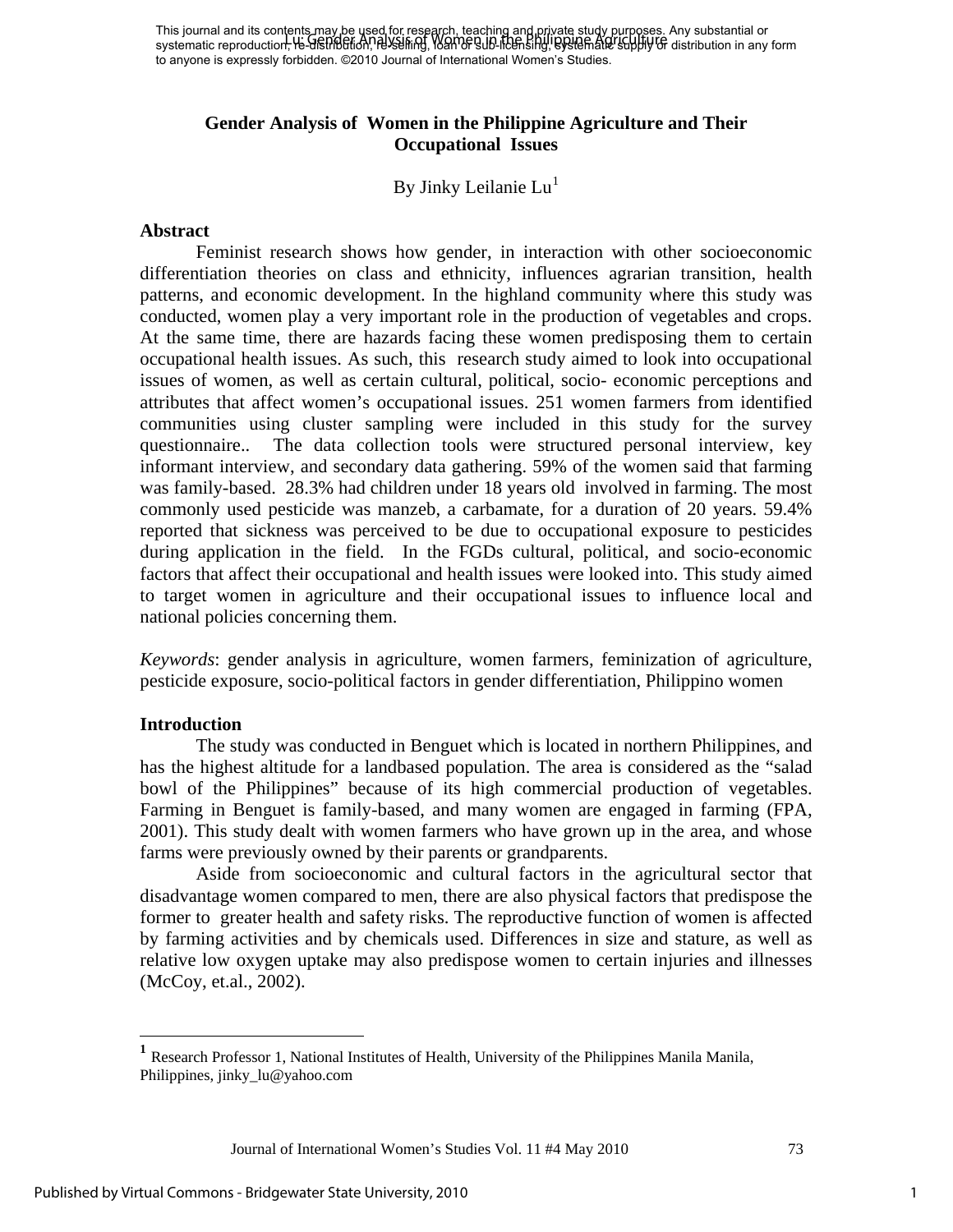#### **Context of the study**

 This study was conducted in the context of having much gender bias in occupational epidemiology in agriculture. Very few researches focus on women farmers in the Philippines. Besides, even in terms of occupational and environmental health exposures, the chronic disabling effects of agricultural work and pesticide exposure have been given less attention compared to acute immediate effects. Thus, leaving women's occupational and environmental issues left unaddressed. If occupational and environmental epidemiology is to have a meaningful impact on health of women farmers in developing countries, it must be gender sensitive. In the area of investigation, women actively participate in farming and agricultural work. In a study by Lu in 2007, women were equally involved in agriculture as their male counterparts.

It is not only in Benguet, Philippines that we see the pattern of women's involvement in agriculture. In a study in Kampal City, Africa, women were reported to more likely grow food crops on contaminated land, which makes them more vulnerable to health risks associated with improper management of agriculture. In another study, women take on more work during the entire agricultural work compared to the men farmers (Nabulo, et.al., 2005).

#### **The feminization of agriculture**

Feminist research influences agrarian transition, health patterns, and economic development (Preibisch, 2002). Farming is family-based which involves many members of the household including women and children. The role of women in agriculture in this study area was not merely complementary to that of men, or a provision of support system. The work of women farmers are the same as their male counterpart ranging from pesticide application, clearing the land, fertilizer application, to harvesting and trading. Similarly, in the study of Ilcan in 1994, women in Turkey perform labor-intensive operations of ploughing, hoeing, planting, weeding, and caring for and feeding animals as well as harvesting of wheat and corn.

 The significant contribution of women to farming has also been noted in the study of McCoy, et.al. in 2002, wherein women do not only participate in the traditional roles, they also work with their husbands in farming. In fact, they observed that more daughters are entering the farming business as partners with other family members or as independent operators. In the United States, statistics show the percentage of women engaged in agriculture has increased, and women's participation in agriculture is increasing faster than in other business segments. These farm operations predispose women to health hazards that result in illness, injury or even death (Meeker, et.al., 2002).

#### **Women are at risk**

 Health problems due to pesticide exposure specifically in women is one of today's main inquiry in the agricultural sector. Women generally are more predisposed to accumulating endocrine-disrupting chemicals and/or facing greater exposures related to changes in body-fat levels and increased levels of hormonally sensitive tissues (Ribas-Fito, 2006). Based on the study done by Rao, et.al. in 2007, pesticide exposure has been linked with a wide range of chronic health effects, immediate and delayed. Pesticides directly or indirectly affect the reproductive system of women manifesting in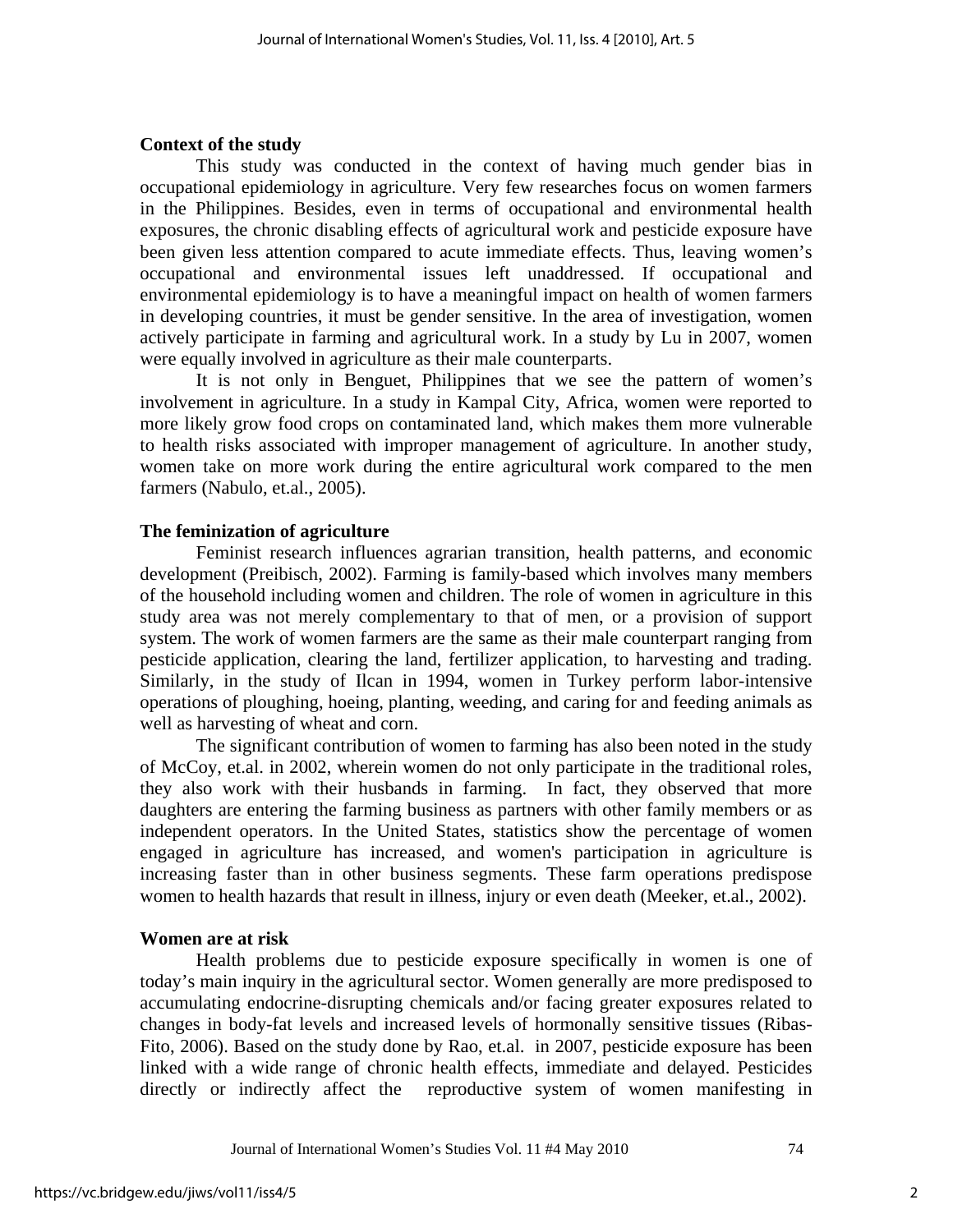abnormalities in fertility (ability to produce offspring) , pregnancy outcome (abortion or arrested childbirth), reproductive cycle normality (menstrual cycles) and hormone production (Arbuckle, et.al., 1998).

 Several studies have been documented on adverse effects of pesticides on women. In a study, 28% of those who were highly exposed to pesticides had pregnancies preceded by medical consultations because of fertility problems compared with only 8% in individuals with low exposure (de Cock, et.al., 1995). Pesticide exposure, particularly to DDT was associated with breast cancer (Woolf, et. al., 1993). There is also increased risk in abortion as shown in the local study of Crisostomo in 2000. The latter study showed that there was 4.06% spontaneous abortions among households engaged in continuous pesticide application compared to 0.6% among integrated pest management (IPM)users, and that birth defects was higher by 3.5% among pesticide users compared to 0.91% among IPM users.

 This research study aimed at determining the health issues of women in farming as well as risks related to pesticide exposure. The result of this investigation can be used as an essential tool for the formulation of an integrated program on safety and health of women farmers in the agricultural sector. This investigation can also serve to increase the awareness of women farmers on pesticide exposure throughout the country.

#### **Methods**

 The study focused in Benguet, Philippines which is the largest vegetable growing area for certain vegetables in the Philippines. More than 75% of the community are engaged in commercial agriculture. This is why the area was chosen.

 251 women farmers from the identified communities in Benguet were the sample population for the survey questionnaire. They were selected using cluster sampling. The clustering was based on the top four producers of vegetables in the province of Benguet. Three focus group discussions were conducted consisting of 6-7 women farmers each.

 The data collection tools included structured personal interview survey questionnaire, and secondary data gathering. The questionnaire contained information on demographics, pesticide practices and occupational risk factors. The FGDs looked into cultural, political and socio-economic fators that affect women's occupational and environmental health issues.

 This manuscript arises from an overall project that was given ethical clearance by the National Institutes of Health, Univeristy of the Philippines Manila.

## **Results and Discussion**

*Survey Questionnaire* 

 There was a total of 251 women farmers in this study. The farmers interviewed were 15-78 years old, majority belonged to the 36-50 age group (49.4%). See Table 1. 76.3% of the respondents were married followed by widowed and single individuals at 16.3% and 4% respectively. Very few were separated or divorced.

| THEIR IS DESCRIPTION OF REV ELOWSE OF HOMES IMPRISED. |           |            |
|-------------------------------------------------------|-----------|------------|
| Age range                                             | Frequency | Percentage |
|                                                       |           | .          |
| $20 - 35$                                             | 26        | .U.4       |

**Table 1. Distribution of age groups of women farmers**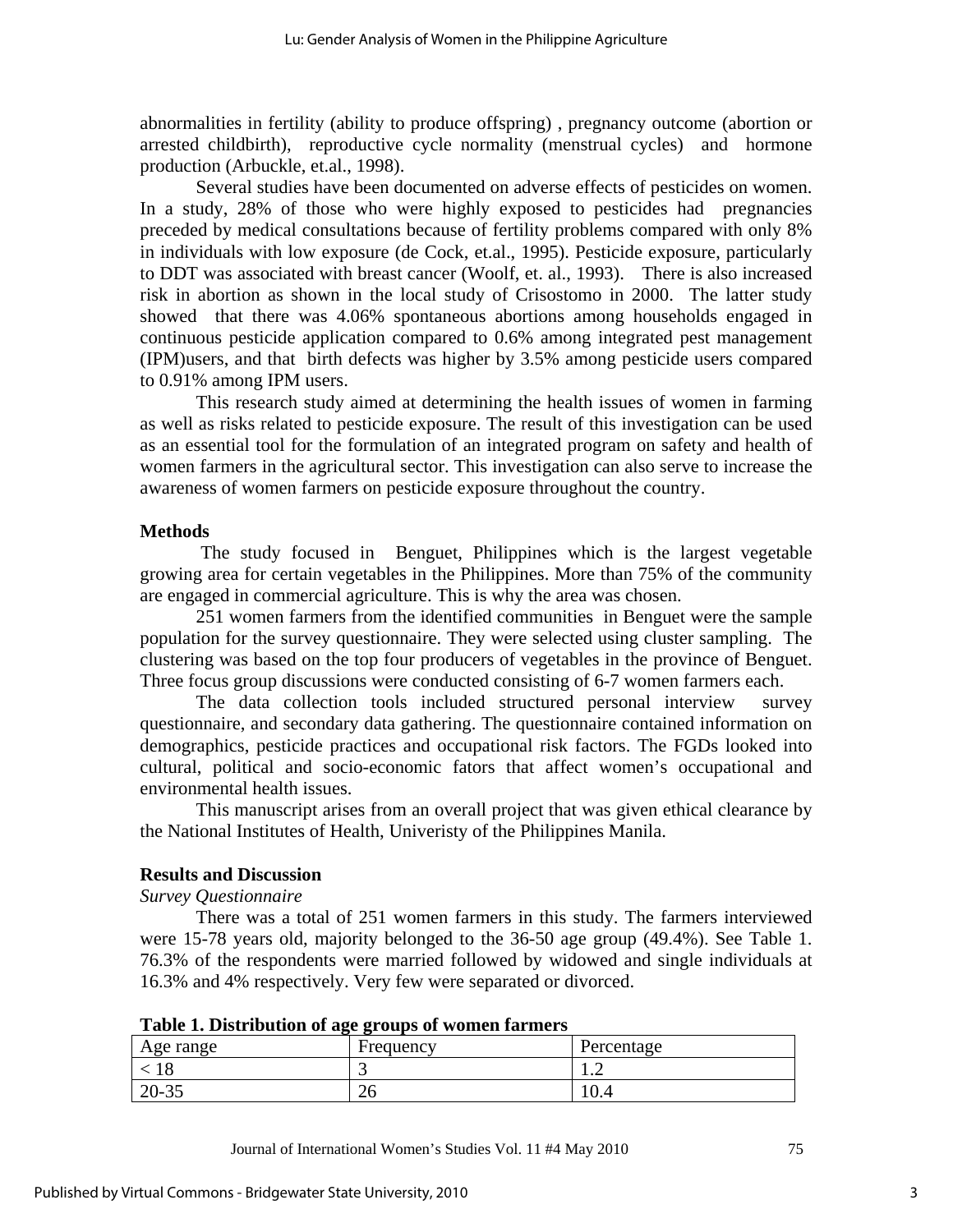| $36 - 50$ | $1 \cap A$<br>144                     | 49.4 |
|-----------|---------------------------------------|------|
| $51 - 65$ | $-11$<br>. .                          | 28.3 |
| >66       | $\bigcap$<br>$\overline{\phantom{a}}$ | 8.8  |

 Married farmers being the bulk of this population may predispose their families to pesticide exposure through take-home exposures such as toxins from the clothes and shoes worn during pesticide activities or exhalation from the parent's lungs (Cantor and Young- Holt, 2002).

 A majority of the farmers were able to finish or at least reach high school level (31.9.%); about 34.3% reached grade school, 22.3% reached the collegiate level, 4.4% underwent vocational studies while about 1.6% reached post graduate education. See Table 2.

|                       | Frequency  | Percentage |
|-----------------------|------------|------------|
| Grade School          | 86         | 34.3       |
| <b>High School</b>    | 80         | 31.9       |
| College               | 56         | 22.3       |
| Vocational            | l 1        | 4.4        |
| Post-graduate         |            | 1.6        |
| Did not attend school | $\sqrt{2}$ | $\cdot$ .2 |

**Table 2. Distribution of women farmers according to educational attainment** 

 When asked about the members of the household working with pesticides and assisting in the farm, 59% said that other family members were involved. The mode of adults working with pesticides was 3 (41.8%). 71, or 28.3% said that children under 18 years old were involved in pesticide and farming. This can pose as a siginificant problem in regard to health of the household. McCauley et al. (2003) found significant association between pesticide residues and the number of family members working with high exposure pesticide activities.

 Only 187 respondents chose to disclose their sexual activity and about 60.43% had been sexually active for the past five years. 0.5% of the women had their menarche before the age of ten. The mean age of first menstruation was 13 years old  $(+1.955)$ . 19.3% had theirs at the age of 11-13 years old, 19% at the age of 14 to 16 years old and 3.5% experienced it at a latter age (more than 16 years old). 15.8% had normal duration of menses while 2.3 % had prolonged duration of menses. One hundred and twenty six women or 31.5% had regular menstruation with majority having 28 day menstrual cycle (16.5%). 21% of the women said they had increased menstrual flow while seventy five (18.8%) reported having dysmenorrheal or menstrual pains.

 Data showed that 11.2 % of the mothers had aborted pregnancies. This may be linked to pesticide exposure. A study has shown the positive correlation of heavy or chronic pesticide exposure with spontaneous abortion (Bretveld, et.al., 2008).

 The most commonly used pesticides in terms of duration in years was manzeb, a carbamate, for a duration of 20 years. This was followed by chix, a pyrethroid, for 19 years, and then by tamaron, an organophosphate, for a duration of 18 years. Organophosphorus terminates the action of acetylcholine neurotransmitter that leads to delayed and irreversible neuromuscular effects usually seen in extremities (Vermeire, 2003; Keifer et. al., 2007). In the common parlance, this can lead to paralysis.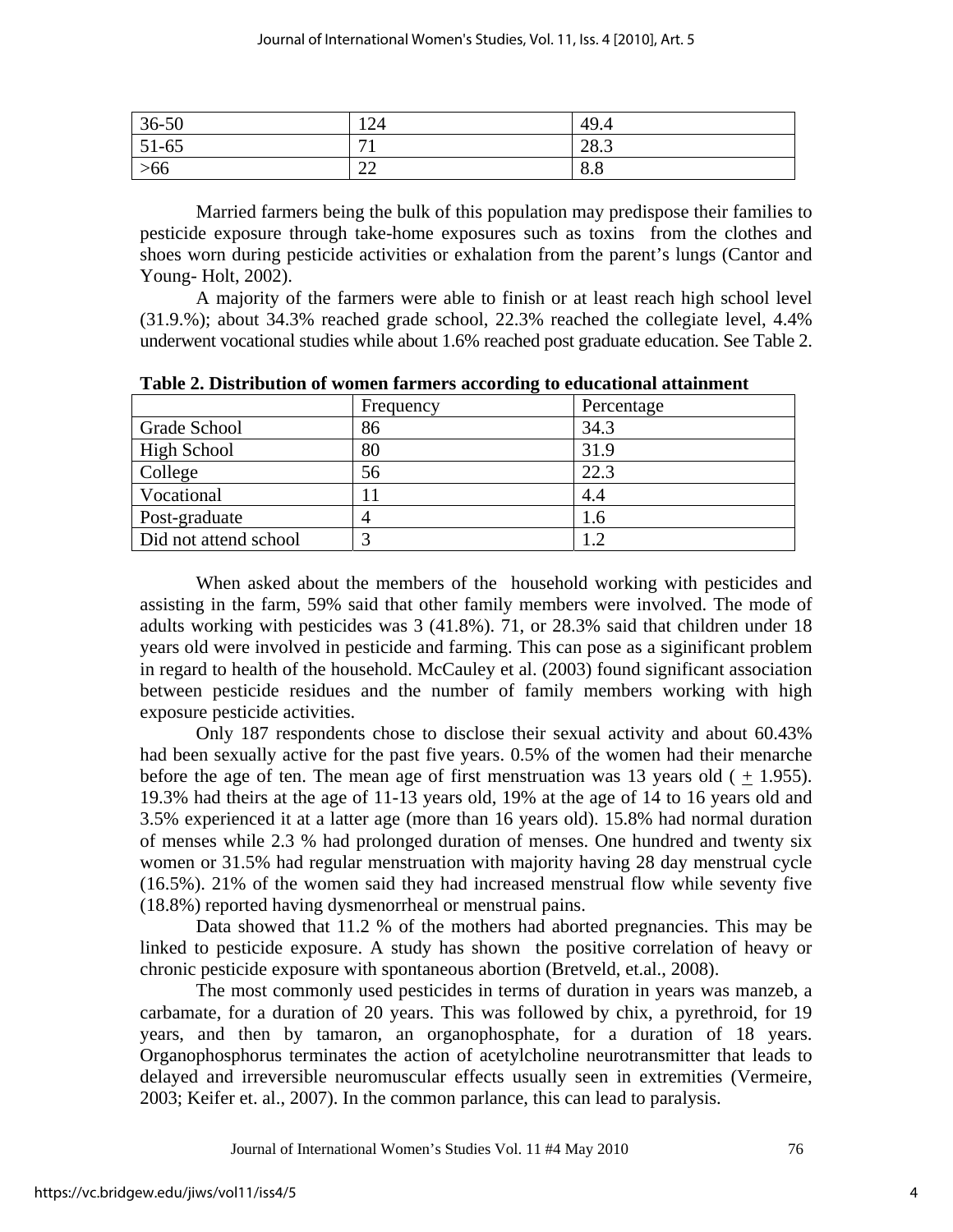In terms of amount used, chix topped the list at 11 liters per application, followed by maznzate, a carbamate, at 10 Liters. The rest of the information is shown in Table 3.

| <b>Brand</b> |                   |                   | Duration |           | Amount used |           |
|--------------|-------------------|-------------------|----------|-----------|-------------|-----------|
|              | Active ingredient | Chemical grouping | Mean     | Standard  | Mean        | Standard  |
| name         |                   |                   |          | deviation |             | deviation |
| Sumicidine   | Fenvalerate       | Pyrethroid        | 15.5     | 11.6      | 7.5         | 7.0       |
| Sabedong     | Cypermethrin      | Pyrethroid        | 13.6     | 12.8      | 8.3         | 7.2       |
| Magnum       | Cypermethrin      | Pyrethroid        | 13.2     | 12.5      | 5.9         | 7.1       |
| Flash        | Cypermethrin      | Pyrethroid        | 10.1     | 7.7       | 5.7         | 6.5       |
| Karate       | Lambdacyhalothrin | Pyrethroid        | 16.0     | 12.5      | 7.5         | 14.1      |
| Bida         | Lambdacyhalothrin | Pyrethroid        | 11.8     | 9.2       | 4.8         | 5.9       |
| Chix         | Betacypermethrin  | Pyrethroid        | 19.0     | 14.9      | 11.0        | 8.7       |
| Tamaron      | Methamidophos     | Organophosphate   | 18.0     | 11.3      | 3.9         | 7.0       |
| Selecron     | Profenofos        | Organophosphate   | 13.1     | 10.4      | 5.4         | 6.2       |
| Siga         | Chlorpyrifos      | Organophosphate   | 11.1     | 9.0       | 8.1         | 7.1       |
| Round up     | Chlorpyrifos      | Organophosphate   | 7.8      | 7.9       | 7.6         | 7.1       |
| Manzate      | Mancozeb          | Carbamate         | 12.1     | 9.7       | 10.2        | 15.8      |
| Manzeb       | Mancozeb          | Carbamate         | 20.0     | 10.0      | 1.0         | .01       |
| Cartap       | Cartap            | Carbamate         | 11.4     | 10.0      | 7.0         | 7.2       |
| Dithane      | Mancozeb          | Carbamate         | 17.3     | 11.3      | 6.0         | 11.6      |
| Lannate      | Methomyl          | Carbamate         | 15.1     | 11.5      | 7.3         | 17.7      |
| Padan        | Cartap HCl        | Carbamate         | 9.3      | 8.9       | 3.5         | 5.1       |

**Table 3. Distribution of Type of pesticide by brand name used among women farmers in Benguet (N=251)** 

 18.7% of the women farmers said that they received instructions from government and business establishments on safety precautions in agriculture and pesticide application. However, 81.3% still did not receive safety instructions.

 In terms of use of personal protective equipments, majority said that they wore them (71%). However, when itemized, 63.3% did not wear coveralls, 68.5% did not wear gas masks, but majority wore cloth wrapped around their face as protection from inhalation of pesticide vapours. 70.5% did not use eye goggles, while only 5% did not wear boots. The most frequently used personal protective equipment consisted of boots and gloves. This is consistent with a study where gloves were the most commonly used personal protective equipment because the hands were the most exposed areas (Hines et al., 2007).

## **Occupational Health Issues of the Women Farmers**

 Most of the women farmers reported getting sick once (47.4%), or twice (41.4%) during the past year due to work. Only 21% of them received medical attention. 59.4% reported that sickness was due to occupational exposure to pesticides during application in the field.

 170 respondents or 67.7 % experienced muscle pain after pesticide exposure, while 59.8 % and 58.2% complained of weakness and easy fatigability, respectively.

Journal of International Women's Studies Vol. 11 #4 May 2010 77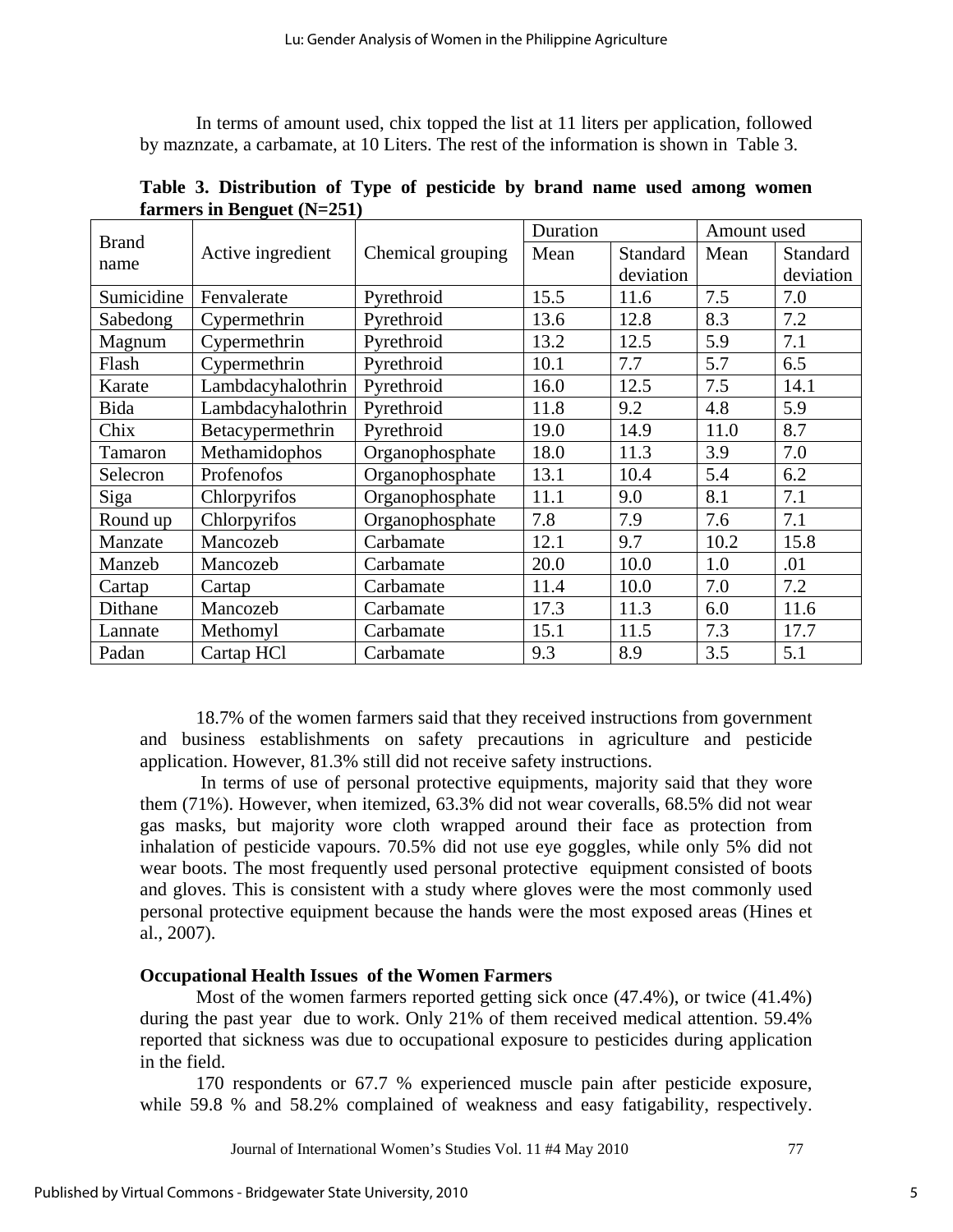38.6% reported having fever, and 28.7% experienced loss of appetite. Adverse health symptoms associated with risk factors in this study were also confimed in other studies manifesting in fever and muscle pain (Meggs, 2004), weakness and easy fatigability, and loss of appetite (Boiko, et.al., 2005).

 Complaints of blurring of vision (43.8%) eye pain (42.3%), tearing of the eyes (40%), eye itchiness (39%) and eye redness (36%) were the most commonly reported symptoms of the eye. As for respiratory symptoms, the women farmers often complained of coughing (55%), difficulty of breathing (20%), breathlessness (23.3%) and having pulmonary secretions (18.5%). In an experimental study done to guinea pigs, chlorpyrifos, an organophosphate, was found to cause airway hyperreactivity due to inhibition of acetylcholinesterase (Allison, et.al., 2004). In another study, farm workers with pesticide exposure usually complained of wheezing and breathlessness that could be indicative of chronic pulmonary diseases (Yelemtsehay and Tadesse, 2002).

 The use of pesticides in the agricultural sector is widespread. Pesticide exposure, most of which are unintentional, unknowing, and unwilling is widely recognized in rural areas because of difficulty of tracking migrant, temporal, and poor farm work populations, and in developing countries due to excessive and inappropriate applications, and inadequate conditions such as lack of protective equipment (Ribas-Fito, 2006). Although pesticide exposure can occur anywhere, farm workers in medically underserved communities are at risk, and women farmers are at greater risk due to their lack of access to health resources (Quackenbush, et.al., 2006).

## **Results of FGD with Women Farmers**

 The table below shows the result of the FGD. It reveals certain cultural, political, and socio- economic perceptions and attributes that affect women's occupational health issues.

| Factors          | Specific responses of Women Farmers                                 |  |
|------------------|---------------------------------------------------------------------|--|
| Cultural factors | Women farmers in particular, and farmers in general are not         |  |
|                  | susceptible to illness. They believe that they are resistant to     |  |
|                  | illnesses.                                                          |  |
|                  | The women believed that pesticides are not really toxic. Farmers    |  |
|                  | are not aware that no matter how much more pesticide is used, it    |  |
|                  | does not make it more potent. A threshold level is attained with a  |  |
|                  | particular dosage.                                                  |  |
|                  | The women farmers are not aware that chronic illnesses can          |  |
|                  | develop over a long period of time, and may not be detectable       |  |
|                  | immediately after exposure to a hazard, and may also not be         |  |
|                  | attributable to work exposures because of its long standing effect. |  |
|                  | The women farmers believe that occupational injuries and            |  |
|                  | illnesses occur because of fate, not because of the presence of     |  |
|                  | unsafe conditions and unsafe practices.                             |  |
|                  | The women farmers believe that makeshift personal protective        |  |
|                  | equipment (PPE) are as good as the required standard PPEs. The      |  |

| Table 4. Cultural, political, social and economic perceptions and attributes that |  |
|-----------------------------------------------------------------------------------|--|
| affect women's occupational issues                                                |  |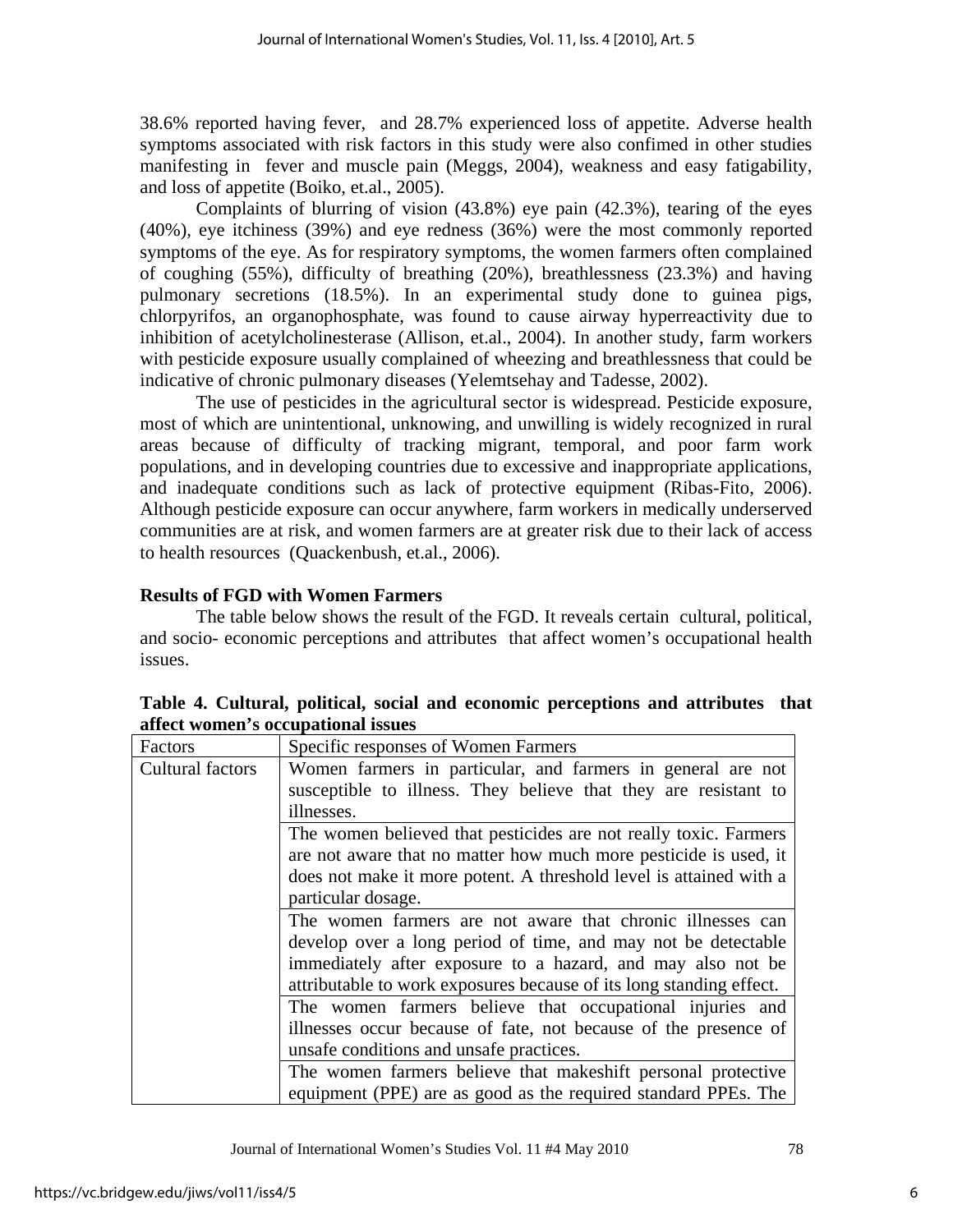|                          | makeshift PPEs of the farmers included handkerchiefs, t-shirts       |  |
|--------------------------|----------------------------------------------------------------------|--|
|                          | wrapped around their faces, and bonnets.                             |  |
|                          | The women farmers do not see the importance of wearing               |  |
|                          | personal protective equipment. Besides, PPEs are reported to be      |  |
|                          | costly.                                                              |  |
|                          | The women farmers said that there is lack of recognition by the      |  |
|                          | formal health care system of traditional and indigenous health       |  |
|                          | knowledge and practices.                                             |  |
| <b>Political factors</b> | Absence of surveillance of health and injuries among women           |  |
|                          | farmers.                                                             |  |
|                          | Absence of occupational epidemiology among women.                    |  |
|                          | Absence of programs specifically aimed at women farmers'             |  |
|                          | health.                                                              |  |
|                          | Farmers organization are dominated by men, and that most             |  |
|                          | women remain at home or in the farm.                                 |  |
|                          | Women have limited access to health insurance.                       |  |
|                          | Insufficient appreciation by political actors of factors that affect |  |
|                          | women's decision to access health care such as timing of services,   |  |
|                          | lack of time, lack of transportation fees, and unavailability of     |  |
|                          | women due to their household chores.                                 |  |
| Socio-Economic           | Health is a cost.                                                    |  |
| factors                  |                                                                      |  |
|                          | Health is secondary to commercial farming.                           |  |
|                          | Health of vegetable crops given more importance than women's         |  |
|                          | health.                                                              |  |
|                          | Women reported of difficult access to hospitals and clinics          |  |
|                          | because of work, distance from place of work, and economic cost      |  |
|                          | of leaving the farm.                                                 |  |
|                          | Impact of globalization on prices of fertilizers, pesticides, and    |  |
|                          | competition is affecting the women farmers. As such, there is no     |  |
|                          | extra resource allocated for health expenditures.                    |  |
|                          | Women farmers wait longer to seek medical care.                      |  |

 There seems to be a lack of knowledge among women farmers on the adverse effects of pesticide esposures and the need for personal protective equipments. But where personal failures set in due to lack of resources, then political actors should intervene in the provision of a responsible and accessible health care. The women reported that their access to health insurance is limited, and that there is insufficient appreciation by political actors of factors that affect their decision to access health care such as timing of services, lack of time, lack of transportation fees, and unavailability of women due to their household chores..

 The women framers also said that political actors and technical personnel engaged in agricultural programs are not cognizant of their cultural mileu and practices of managing their health. The women said that they are the last to seek medical care because of their home and farmwork.They seek self health remedies and use of herbs when they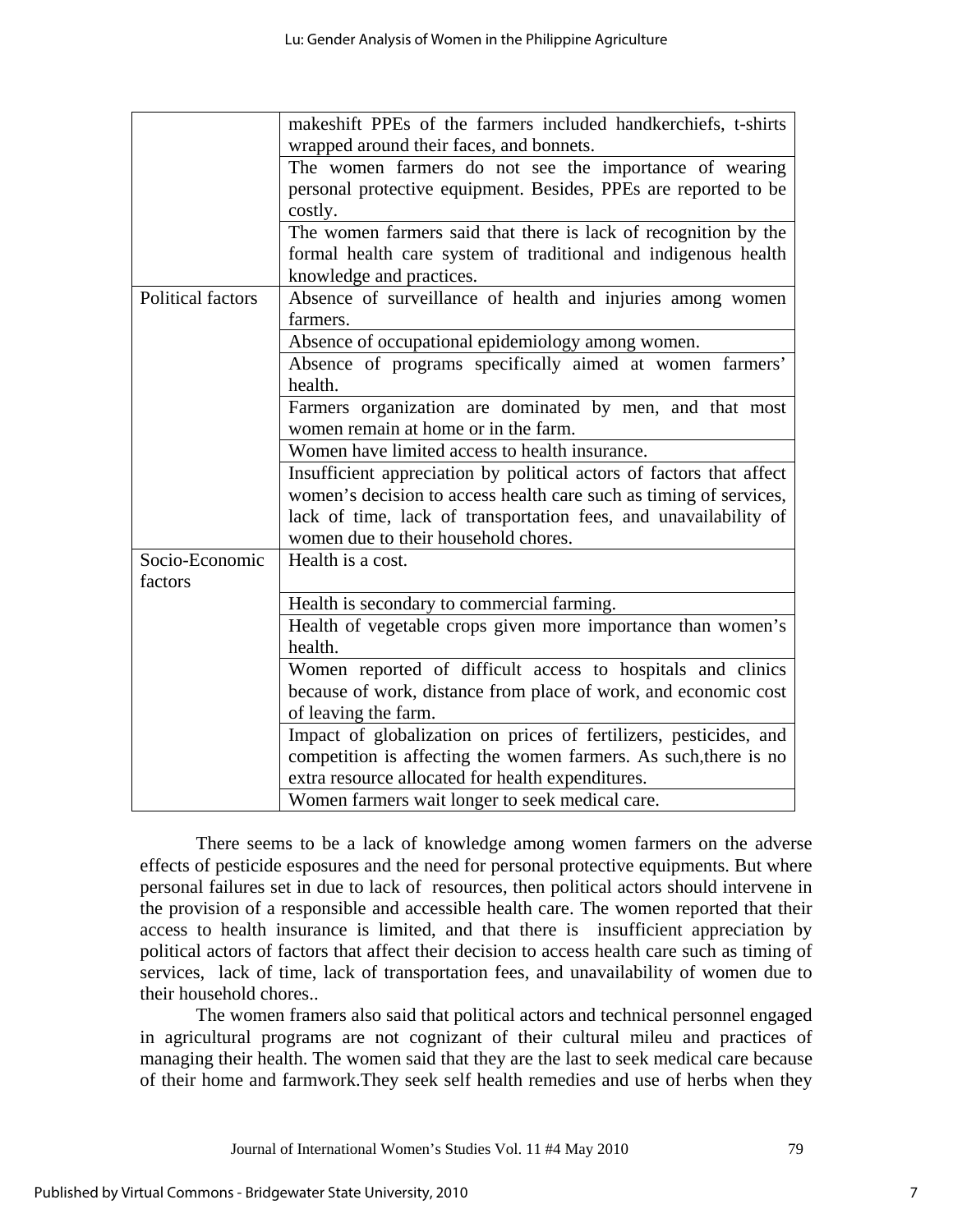fall ill. The women farmers also stressed economic profit taking precendence over health issues.

 The liberalization of the agricultural market in the Philippines was perceived by the women farmers in this study to have a negative impact on their productivity and profit. They said that they could not compete with the influx of cheap agricultural crops from China with the rising cost of agricultural inputs such as pesticides and fertilizers.This is a concern that the local and national governments should look into.

#### **Discussion**

#### *Gender analysis and balanced development*

Agricultural health is often understood as men's issues since agricultural work is regarded as masculine. In developing counties, however, such as in the Philippines, women are equally and actively engaged in agriculture. There are even studies that show women's engagement in agricultural work as more intense than that of the male. UNICEF identified that women make up the majority of the population working in agriculture in most developing countries, but they are marginalized with respect to economic and social empowerment (2009). Based on the 2000 UN report, women are twice as likely as men to be involved in agriculture-related activity. Labor participation of women workers in the agricultural labor force vary, but globally, women have a principal role in agribusiness, food processing, and consumer-related activity, marketing and value added food processing. Despite this vital role of women in agriculture, their occupational health issues are rarely discussed and covered by researchers and policy makers.

Espousing women's agricultural and occupational issues enables us to understand that women are also exposed to hazards in agriculture, not only men farmers. By having this gender analysis of women's agricultural and occupational issues, we can have hard data and real statistics on women's health issues in the agricultural sector. Analysis of the situations of women can also provide an understanding of their dilemma, and thus provide basis for change in legislation, cultural practices, policies, and programs that will benefit them.

#### **Pesticides and Women Farmers**

Due to the need for enhance crop protection and productivity, many women farmers utilize fertilizers and pesticides. Due to their intrinsic toxicity, in most countries a specific and complex legislation prescribes a thorough risk assessment process for pesticides prior to their entrance to the market. This is often referred to as pre-risk assessment. Then there is also the post risk assessment to assess the risk of pesticides to exposed populations. Women in the study community are at risk since majority of them are farmers, and their homes are also interspersed within farming communities. Gender analysis in agriculture calls for a sustainable development model that also takes into consideration the occupational risks in agriculture. Maroni, et.al., in 2006 said that the experience of many countries has shown that prevention of health risk caused by pesticides is technically feasible and economically rewarding for framers and the whole community due to the reduction of health cost.

 Gender differences and inequalities lead to inequity in the health care system since women and men have different occupational roles. Even in agricultural activities, women take much of the burden for agricultural productivity. As a result of the unique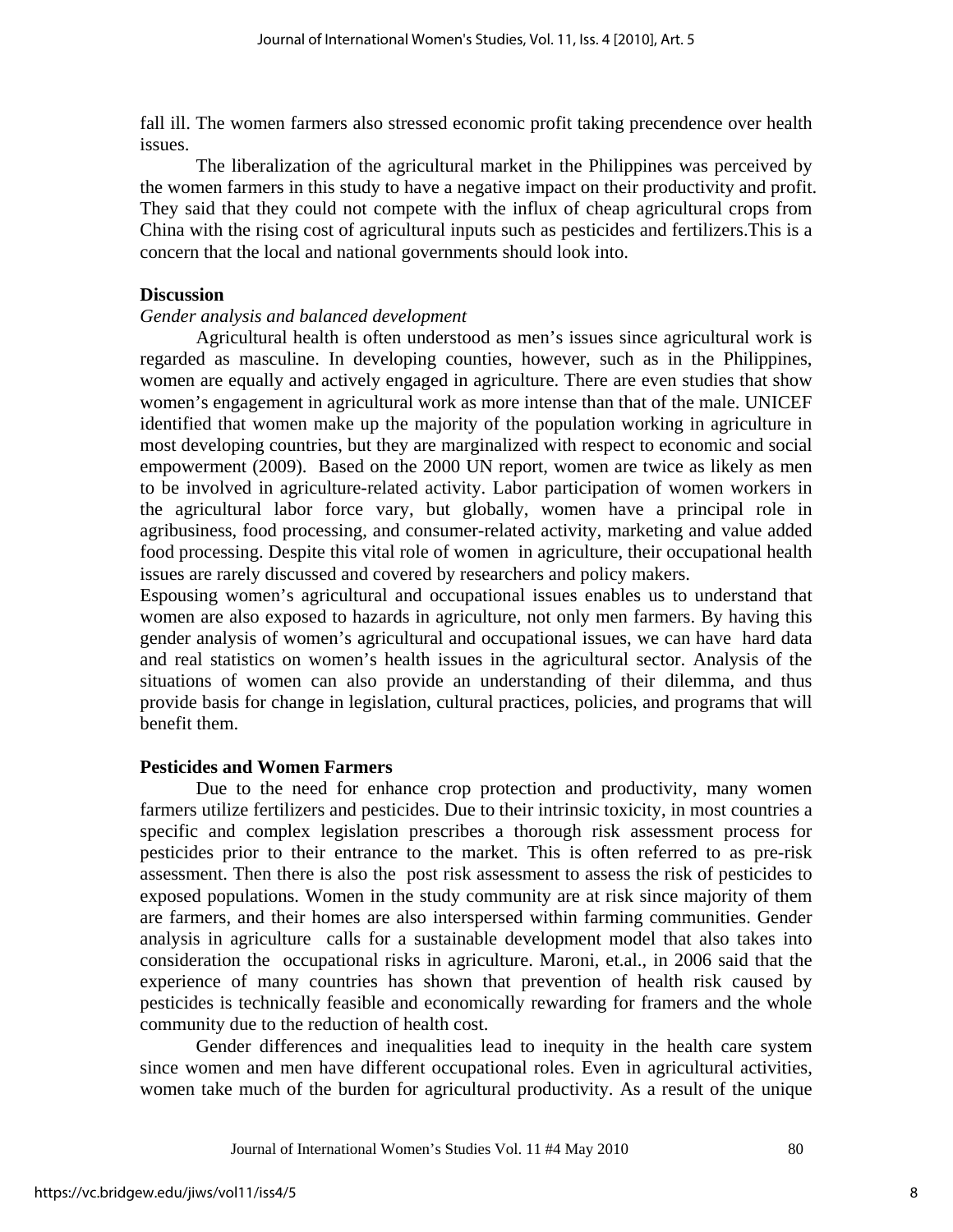role and work that women do in agriculture, there are specific occupational injuries and illnesses that they are confronted with. Coupled with lesser access to health resources and their propensity to wait longer to seek medical care make them vulnerable to health problems.

## **Conclusion**

 This manuscript has investigated certain factors affecting the occupational issues of women farmers in Benguet. Current knowledge on the adverse effects of pesticides especially on the health of women is largely insufficient.

 It is mportant that pesticide regulatory agencies restrict the use of toxic pesticides, and curb overuse of these chemicals. Women and agriculture are a good match, but women and pesticides do not go together perfectly.

 Gender analysis is seen as essential for solving agricultural and environmental problems. The role of women in agriculture needs to be recognized, and institutional support must be given including health and health care reforms for women farmers. This study conducted in the Philippines shows the inherent work issues of women due to their major role in farming and pesticide application. .

 Gender analysis in agriculture and its many aspects is essential for policy formulation and programme planning to ensure efforts are taken into consideration for women farmers as well as for equity in resource allocation and a balanced development that benefits not only men but also women farmers.

## **References**

- 1. [Allison D Fryer](javascript:void(0);)*,* [Pamela J Lein](javascript:void(0);)*,* [Angela S Howard](javascript:void(0);)*,* [Bethany L](javascript:void(0);) (2004) Mechanisms of organophosphate insecticide-induced airway hyperreactivity American Journal of Physiology : Lung cellular and molecular physiology. Bethesda 30(5):5.
- 2. Arbucle T, Sever L. (1998)Pesticide Exposures and Fetal Death: A Review of the Epidemiologic Literature. *Critical Reviews in Toxicology* 28(3), 229-70.
- 3. Boiko P, Keifer M, Furman J, Weyrauch K, Hanks C. (2005) Cholinesterase Monitoring for Agricultural Pesticide Handlers: Guidelines for Health Care Providers in Washington State.
- 4. Bretveld R, Hooiveld M, Zielhuis G, Pellegrino A, van Rooij I, Roeleveld N. (2008) Reproductive disorders among male and female greenhouse workers. Reproductive Toxicology 25:107-114.
- 5. Cantor A, Young-Holt B. (2002) Pregnancy related symptoms among farm workers in rural Honduras. International Journal of Occupational and Environment Health. 1:41- 46.
- 6. Crisostomo L, Molina V. (2002) Pregnancy outcomes among farming households of Nueva Ecija with conventional pesticide use versus integrated pest management. International Journal of Occupational and Environmental Health. 8:232-242.
- 7. de Cock J, Westveer K, Heederik D, te Velde E, van Kooij R. (1995) Time to Pregnancy and Occupational Exxposure to Pesticides in Fruit Growers in The Netherlands. *Occupational and Environmental Medicine* 52(6), 693-699.
- 8. Fertilizer and Pesticide Authority List of Pesticides, 2001